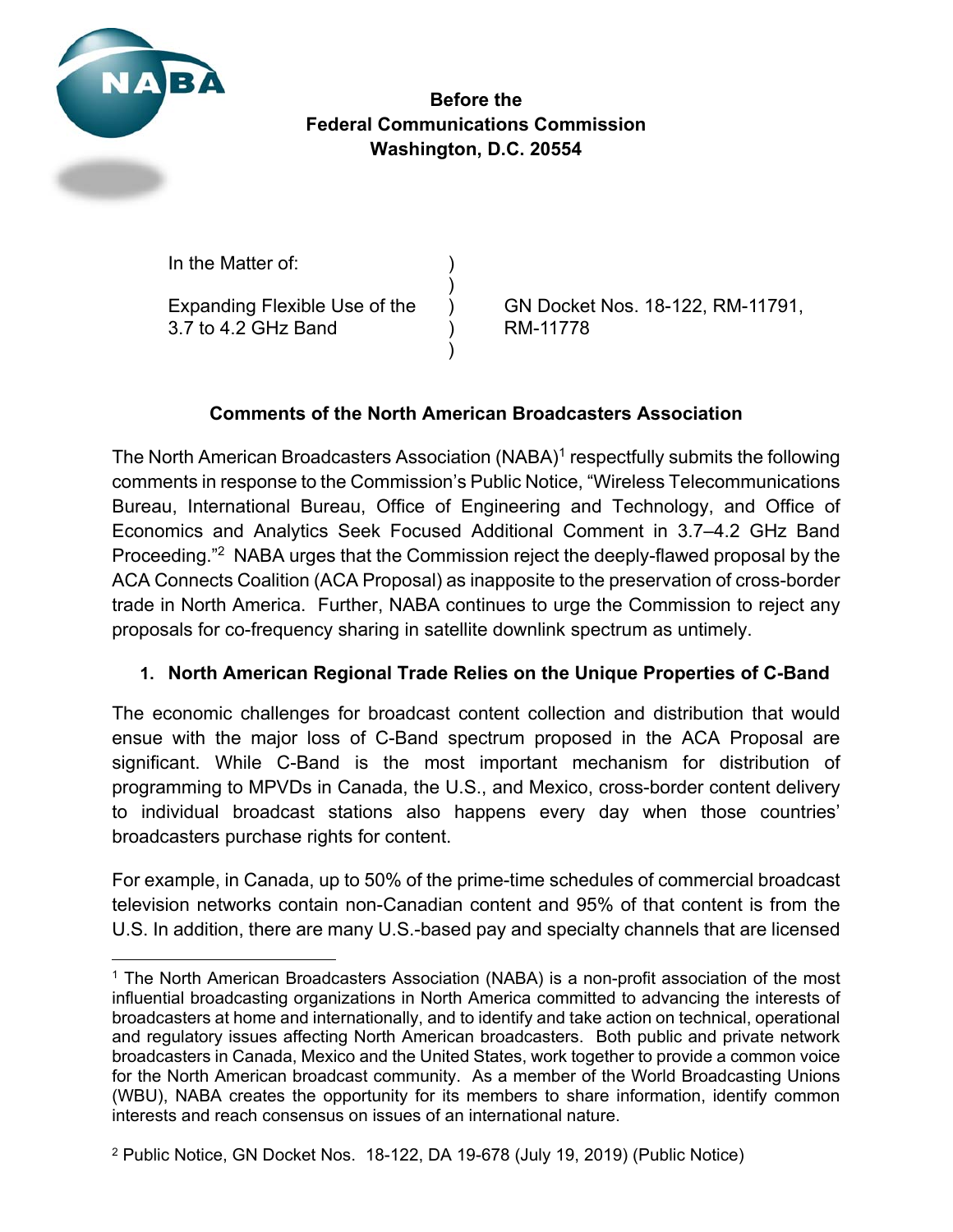for delivery in Canada or partner with Canadian license holders and distributers. This programming is delivered daily via C-Band and, in the case of live sports, is delivered in real time to Canadian and Mexican networks. Likewise, advertising is also delivered cross-border to Mexico and Canada for insertion into networks and regional programs. In other words, the economic impact of disrupting C-Band distribution will be felt across the entire North American broadcast and MVPD ecosystems. In particular, the ACA Proposal to redirect that distribution to fiber will be highly diminutive to U.S. studios who will bear unnecessary cost and lose flexibility in product delivery to foreign customers.

A decision made in the U.S. to repurpose a portion of the C-Band spectrum currently used for the Fixed Satellite Service (FSS) content distribution would disrupt the harmonized spectrum use beyond U.S. borders – in particular, within Canada and Mexico. Regional FSS operat  $\mathcal{V}$  in Canada and Mexico would thus need to account for the change in U.S. spectrum use and modify their use in order to avoid negative service impacts, especially near the border regions. Such a modification to FSS operations in Canada and Mexico may include C-Band repurposing to reflect unilateral U.S. actions in order to restore regional harmonization of spectrum use. NABA believes that, if 200 MHz (from 3.7 to 3.9 MHz, including a guard band) of the C-Band is repurposed from FSS in the U.S., as has been proposed by the C-Band Alliance, the continued regional FSS distribution of programming in the remaining bandwidth would be difficult, including an increased risk of interference, but may be possible within Canada and Mexico. However, if a substantially greater amount of spectrum is repurposed, as ACA Connects proposes, the radio and TV FSS distribution system in the C-Band will no longer be usable.

### **2. A Repurposing of Such a Large Portion of the Band from C-Band Satellite Spectrum Will Reduce the Diversity of Voices Available**

Launching and operating satellites is an expensive proposition; costs are relatively insensitive to the bandwidth offered. That is: the cost of building and launching a satellite to orbit is about the same whether that satellite carries 500 MHz or 100 MHz of bandwidth. Similarly, the need for a satellite operator to staff and operate a control center to manage the satellite does not change with bandwidth. With these relatively fixed capital and operating costs spread over less bandwidth, the cost per capacity available for lease to generate necessary revenue can be expected to increase. It can be expected to jump dramatically under the ACA Proposal to repurpose 370 to 400 MHz of the band. While broadcasters presently provide a diversity of content spread over the 500 MHz of C-Band, NABA believes that many of those voices will fall silent in the face of dramatically increased satellite distribution costs.

A substantial increase in the number of C-Band satellites serving North America will have detrimental consequences for broadcasters and MVPDs. While the increased costs to satellite operating companies of launching and maintaining many more satellites in orbit seem obvious, the increased cost to end-users of modifying the associated ground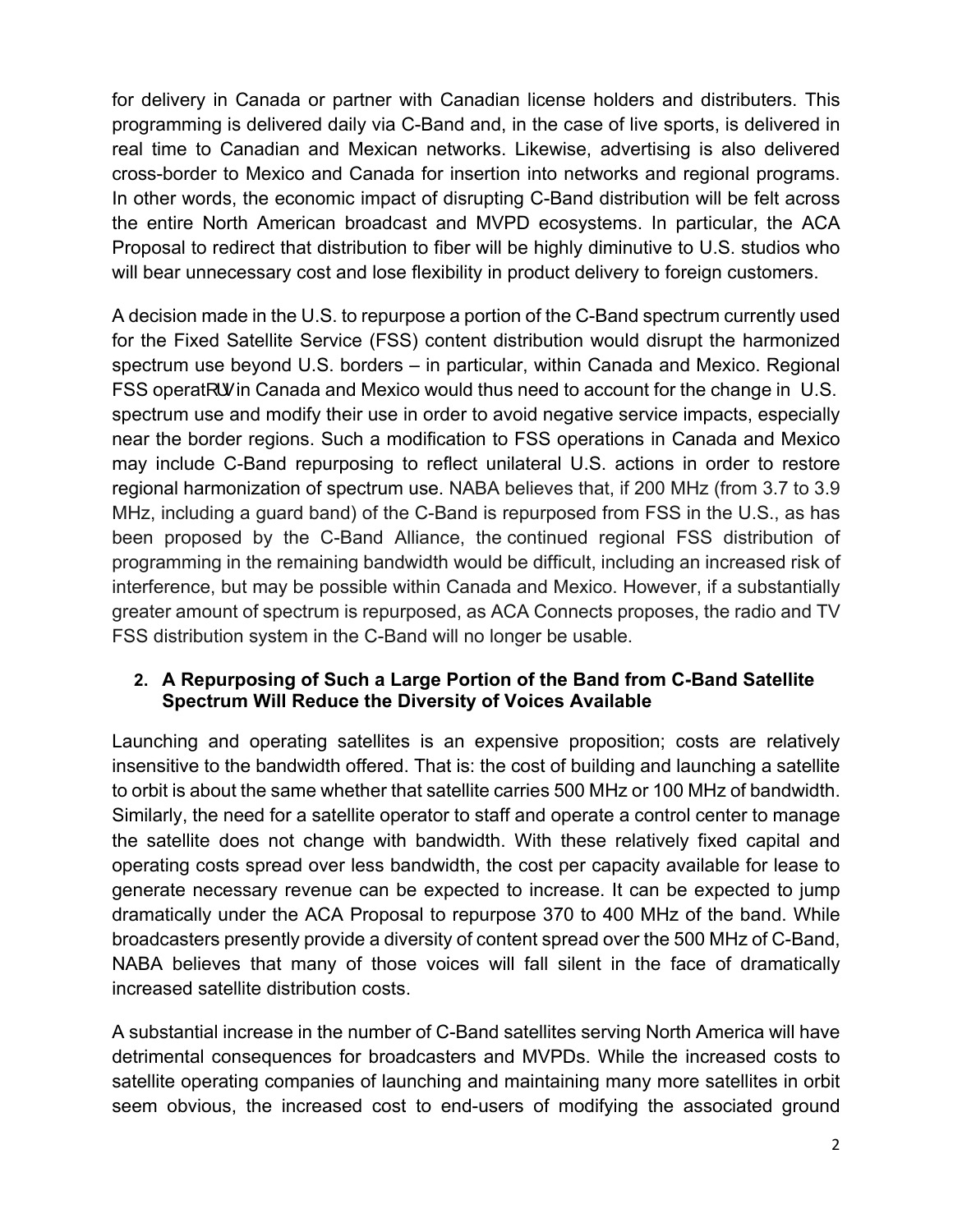segment may not be so obvious. Presently, broadcast content contribution and distribution are concentrated on a few satellites that are clustered in "neighborhoods" in the orbital arc. This arrangement allows for most end-users to have one or a few earth stations. Spreading that content out over many satellites across the orbital arc would require end-users to install many additional new earth stations in thousands of locations. In many cases, end-users will not have lines of sight to all these new satellites, and will not have the real estate (including roof rights) available to construct additional dish antennas. The costs to acquire the necessary additional real estate will be prohibitive in many cases. The economics and the technical feasibility of such a dramatic expansion of the ground segment are impractical and certainly not considered in the ACA Proposal.

# **3. Fiber Should Be Considered Only an Effective Complement to C-Band, Rather Than a Full Replacement**

While the ACA Proposal envisions fiber as a replacement for C-Band, there are several reasons why this solution is not feasible. The ACA Proposal contemplates creating a funding pool to compensate for the transition from C-Band to fiber but the actual costs for this transition are unknown and the estimates provided will almost certainly be inadequate. Even assuming that the costs of a fiber transition are fully quantified and covered under the ACA Proposal, it is unknown to what extent the ACA Proposal would cover C-Band transition to fiber in regions outside the U.S. Further, the reliability of fiber networks depends on the availability of redundant network components, which would add substantial cost to the transition and which are also currently unquantified. While a diversity of networks and providers may exist in large urban centers, the lack of such diverse systems in small and rural communities threatens the availability and stability of programming to a large segment of the North American population. Finally, it is expected that transitioning C-Band to fiber will take a long time, which is at odds with the Commission's desire to move quickly in the face of pressure to transition to 5G. There are simply too many unknowns in the ACA Proposal to justify deployment of fiber as a universal satellite replacement. At the present time, NABA believes that it would be best to continue to advocate for fiber's use as an effective terrestrial option to augment and complement C-Band transmission as is done today.

#### **4. Co-Frequency Sharing with Satellite Should not be Permitted**

NABA continues to urge the Commission to reject proposals to allow shared co-frequency use in the portion of the C-Band that is not reallocated for wireless use in this proceeding. Additional uses, including point-to-multipoint in the spectrum used for satellite downlinks, will complicate an already complicated transition and will practically preclude new or modified C-Band operations, which are an important component of broadcast distribution systems. There are occasional satellite failures and interference problems, which necessitate the flexibility that full-band "ALSAT" protection provides. As we have already seen in the U.K., any sharing arrangement in FSS downlink spectrum necessitates